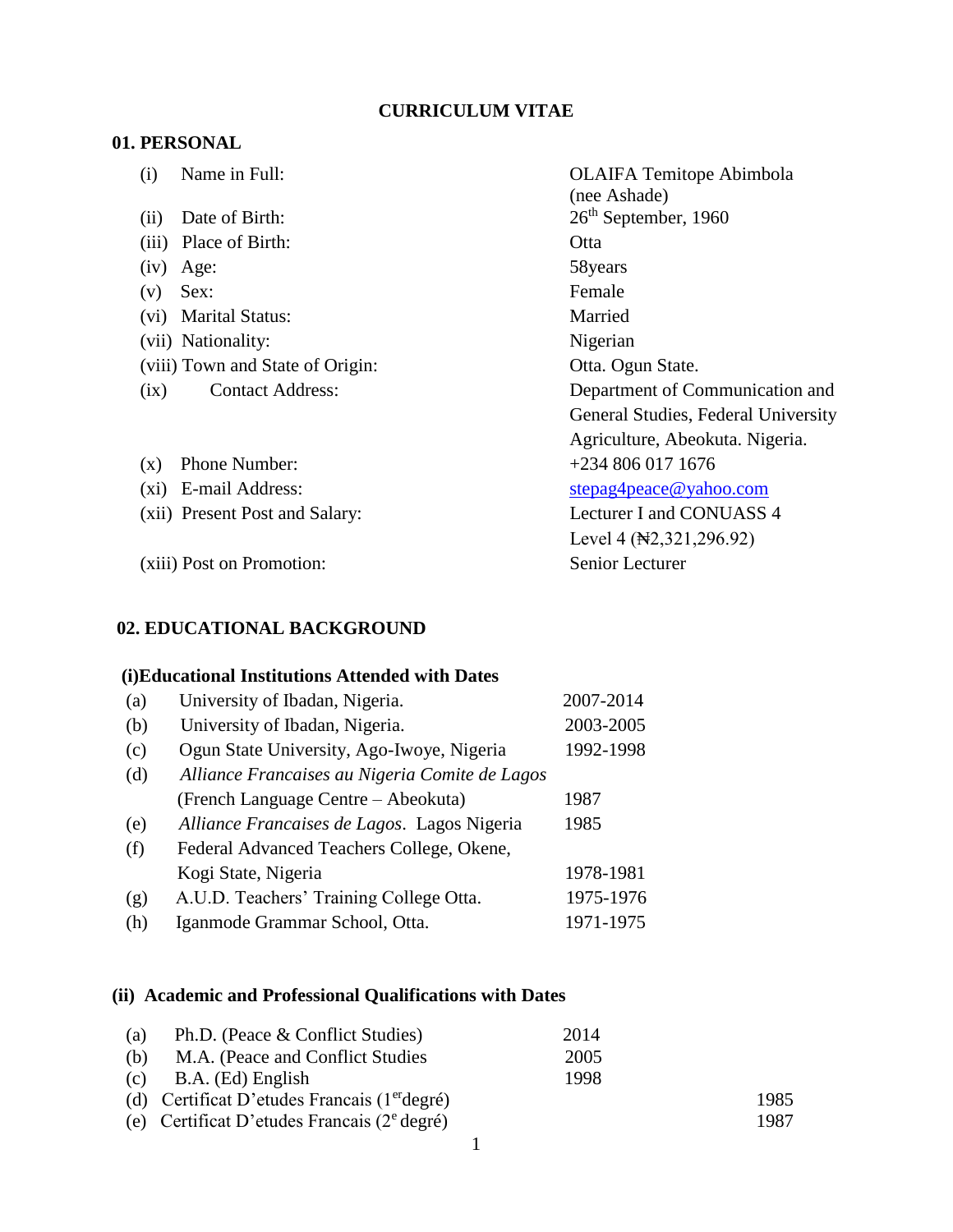| (f) Nigerian Certificate in Education | 1981. |
|---------------------------------------|-------|
| (g) GRD II Teachers' Certificate      | 1976  |
| (h) West Africa School Certificate    | 1975  |

## **(iii) Prizes, Honours, Scholarship, National and International Recognitions**

| (i)  | Award of Peace & Justice Champion (Africa) by the Conference         |      |
|------|----------------------------------------------------------------------|------|
|      | of Wives of African Presidents (COWAP).                              | 2018 |
| (11) | Award of Advocate of Peace and Justice in Africa by the              |      |
|      | Conference of Wives of African Presidents (COWAP)                    | 2018 |
|      | (iii) Admission into the FELLOWSHIP of the Society for Peace Studies |      |
|      | and Practice <i>(fspsp)</i> .                                        | 2017 |
| (iv) | Award as a Distinguished Awori Indigene by OTA CLUB                  | 2016 |
|      | (vi) Diamond Merit Award by the Centre for Women, Youth & Care for   |      |
|      | the Aged (CEWOY-CARA).                                               | 2015 |
|      | (vii) Best Caregiver Award by Ogunsipe Ebenezer Olubiyi              | 2015 |

#### **03. WORK EXPERIENCE**

| (i) | Federal University of Agriculture, Abeokuta. |           |
|-----|----------------------------------------------|-----------|
|     | Lecturer I                                   | 2014-2018 |
|     | Lecturer II                                  | 2011-2014 |
|     | <b>Assistant Lecturer</b>                    | 2008-2011 |
|     |                                              |           |

# **(ii) Previous Job Experience**

| Principal Grade 1 | Baptist Girls'College, Idi-aba, Abeokuta. | 2001-2007 |
|-------------------|-------------------------------------------|-----------|
| Senior Master 1   | Baptist Girls College, Idi-aba, Abeokuta. | 1990-2001 |
| Master Grade 11   | Abeokuta Girls' Grammar School, Abeokuta. | 1982-1989 |

### **04. SPECIAL ASSIGNMENTS/ COMMUNNITY SERVICE**

# **(a) Special Assignments**

| Committee, Institute of Food Security, Environmental       |              |
|------------------------------------------------------------|--------------|
|                                                            |              |
| Resources and Agricultural Research (IFSERAR)              | 2009-2011    |
| (ii) CGNS College Coordinator, College of Natural Sciences | $2012$ -date |
| (iii) Coordinator, UNAAB Drama Troupe                      | $2012$ -date |
| (iv) Students' Disciplinary Committee (COLAMRUD)           | $2013$ -date |

## **Community Service**

(a) Training of 50 Plank Sellers in Ogun State on Combating Proliferation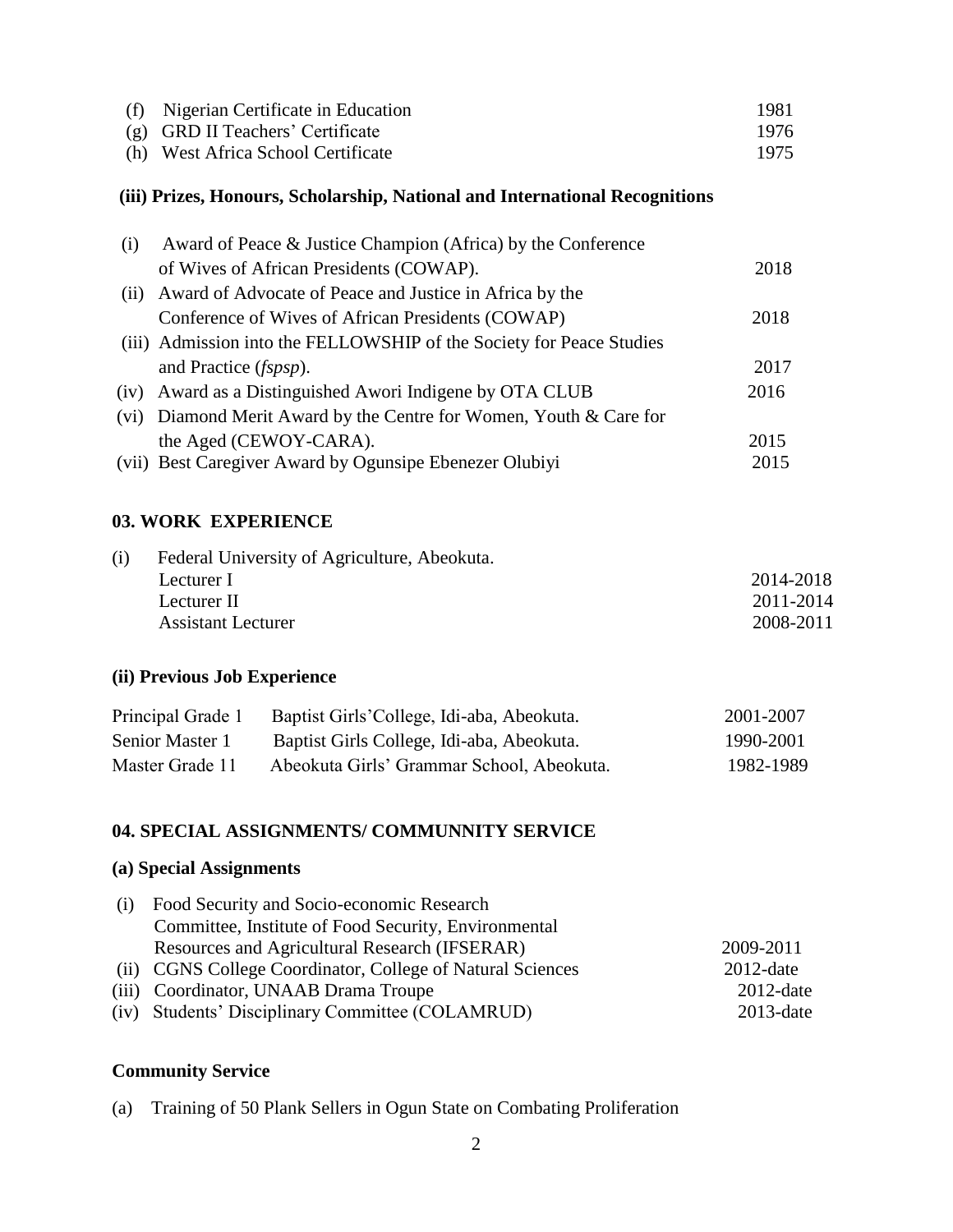|      | of Small Arms and Light Weapons before, during and after the<br>2015 General Elections in Nigeria                                                                                                                                                         | 2015         |  |
|------|-----------------------------------------------------------------------------------------------------------------------------------------------------------------------------------------------------------------------------------------------------------|--------------|--|
| (b)  | Rehabilitation, Training and Empowerment programmes for Victims of<br>Human Trafficking and Child Labour                                                                                                                                                  | $2014$ -date |  |
| (c)  | Mainstreaming Peace Education into Primary and Post-<br>Primary Schools in Nigeria                                                                                                                                                                        | $2014$ -date |  |
| (d)  | Monitoring of JONAPWD General Election Ogun State                                                                                                                                                                                                         | 2014         |  |
| (e)  | Returning Officer, Joint National Action of People with Disabilities<br>(JONAPWD) Ogun State Elections                                                                                                                                                    | 2014         |  |
| (d)  | Training of Trainers in Peace Education in Primary and<br>Secondary Schools in Ogun State                                                                                                                                                                 | 2013         |  |
| (e)  | Establishment and Monitoring of Peace Clubs in Primary and<br>Secondary Schools in Ogun State                                                                                                                                                             | $2013$ -date |  |
| (f)  | Monitoring of 2012 Local Government Elections in Ogun State                                                                                                                                                                                               | 2012         |  |
| (g)  | Monitoring and Evaluation of the World Bank (EISR)<br>FADAMA Project in Ogun State Nigeria.                                                                                                                                                               | 2011         |  |
| (h)  | <b>UNDP/CHD Sensitisation on National Gender Policy</b>                                                                                                                                                                                                   | 2011         |  |
|      | 05. TRAINING PROGRAMMES ATTENDED WITH DATES                                                                                                                                                                                                               |              |  |
| (i)  | Conflict System Analysis and Policy Advocacy Workshop organized by<br>Search for Common Grounds and Forum on Farmer & Herder Relations in<br>Nigeria at Hotel Reno, Katampe District, Abuja. 21-26 May, 2018.                                             | 2018         |  |
| (ii) | Stakeholders' Forum on the use of LPG as an Alternative Energy Source<br>for Women organized by Friends of the Environment(FOTE and the United<br>Nations Development Programme (UNDP) at LCCI Alausa, Ikeja on Tuesday,<br>27 <sup>th</sup> March, 2018. | 2018         |  |
|      | (iii) 1 <sup>st</sup> Youth Leadership Summit on Purposeful Leadership organized by the<br>Nigerian Red Cross on 2 <sup>nd</sup> -4 <sup>th</sup> March, 2018 at the National Museum, Idiaba,<br>Abeokuta.                                                | 2018         |  |
|      | (iv) A two-day Workshop on Sustainable Development Goals organized by the<br>Civil Society Coalition on Sustainable Development Goals on 12 <sup>th</sup> -13 <sup>th</sup><br>April, 2017 at JDPC Ijebu Ode.                                             | 2017         |  |

(v) South-West Consultation on the Draft National Policy on Internally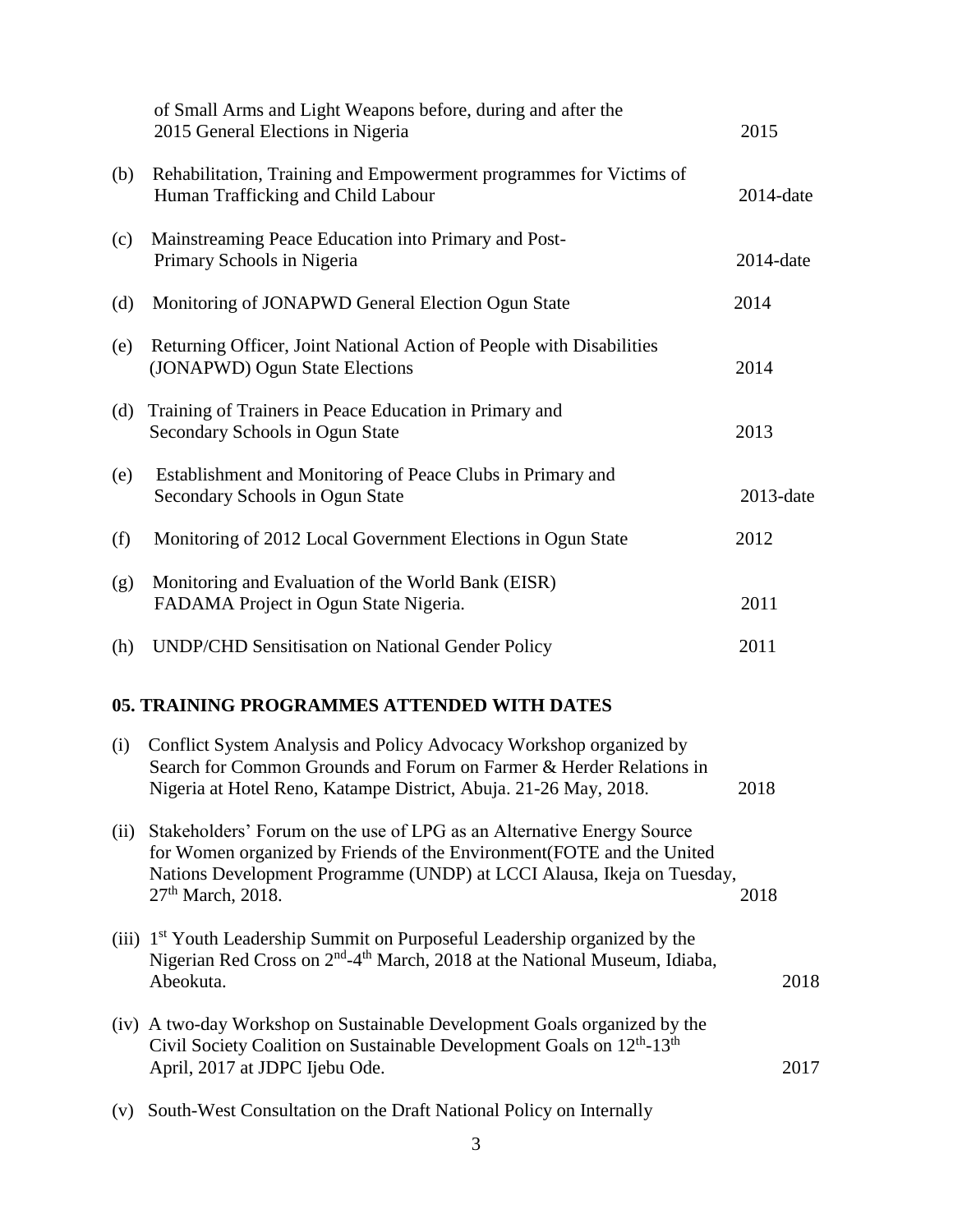|      | Displaced Persons (IDPs) in Nigeria organized by the Civil Society<br>Legislative Advocacy Centre (CISLAC) on 16 <sup>th</sup> February 2017 at the<br>Airport Hotel, Ikeja, Lagos.                                                                                                    | 2017 |
|------|----------------------------------------------------------------------------------------------------------------------------------------------------------------------------------------------------------------------------------------------------------------------------------------|------|
|      | (vi) Validation Workshop of the Reviewed Draft of the National Action Plan<br>(NAP) on United Nations' Security Council Resolution 1325 on Women's<br>Peace and Security held on 23 <sup>rd</sup> -24 <sup>th</sup> February, 2017 at Top Rank Hotel,<br>Abuja. FCT. Nigeria.          | 2017 |
|      | (vii) International Literary Conference organized by the National Organising<br>Committee for the Efuru@50 Celebrations held on 1 <sup>st</sup> December, 2016 at<br>the University of Maiduguri, Maiduguri, Nigeria.                                                                  | 2016 |
|      | (viii) International Conference on Sustainable Development Goals held on<br>29 <sup>th</sup> -30 <sup>th</sup> November 2016 in Abuja FCT, Nigeria organized by the NAE<br>in conjunction with UNICEF.                                                                                 | 2016 |
| (ix) | International Workshop on Monitoring and Evaluation of Sustainable<br>Development Goals Projects held on 27 <sup>th</sup> -28 <sup>th</sup> November, 2016 at Abuja<br>FCT organized by Nigerian Association of Evaluators in conjunction with<br><b>UNICEF.</b>                       | 2016 |
| (x)  | A two-day training of World Climate Facilitators held at the University of<br>Lagos, Akoka, Yaba, Lagos organized by Climate Interactive USA on<br>$19th$ -20 <sup>th</sup> September, 2016.                                                                                           | 2016 |
| (xi) | One-day Workshop organized by the Ministry of Foreign Affairs, Abuja<br>on the Implications of Transhumance on Sub-Regional and National Security<br>and Development held at Daktad Hotels and Events Centre, Quarry Road,<br>Abeokuta on 13 <sup>th</sup> September, 2016.            | 2016 |
|      | (xii) A two-day validation workshop on the Interim Report of the Strategic<br>Conflict Assessment (CSA) of the South-West Zone Nigeria held at<br>Excellence Hotel, Ogba, Lagos. 22-24 <sup>th</sup> August, 2016.                                                                     | 2016 |
|      | (xiii) UNDP AFRICA: Regional Consultation with Stakeholders and Experts on<br>Gender held in Dakar Senegal on 30-31 March, 2016 at ONOMO Hotel,<br>Dakar. Theme: African Human Development Report 2016: The Political<br>Economy of Gender Equality and Women's Empowerment in Africa. | 2016 |
|      | (xiv) A 2day Capacity Building Workshop on 'Modern Methods of Teaching<br>and Learning in Higher Education organized by the Federal University<br>of Agriculture, Abeokuta between 25 <sup>th</sup> and 26 <sup>th</sup> January, 2016.                                                | 2016 |
|      | (xv) A 2day Roundtable on Increased Awareness on the FOI Act held at Berkely<br>Hotel, Ikeja on the $7th$ & $8th$ December 2015. It was organized by Justice for                                                                                                                       |      |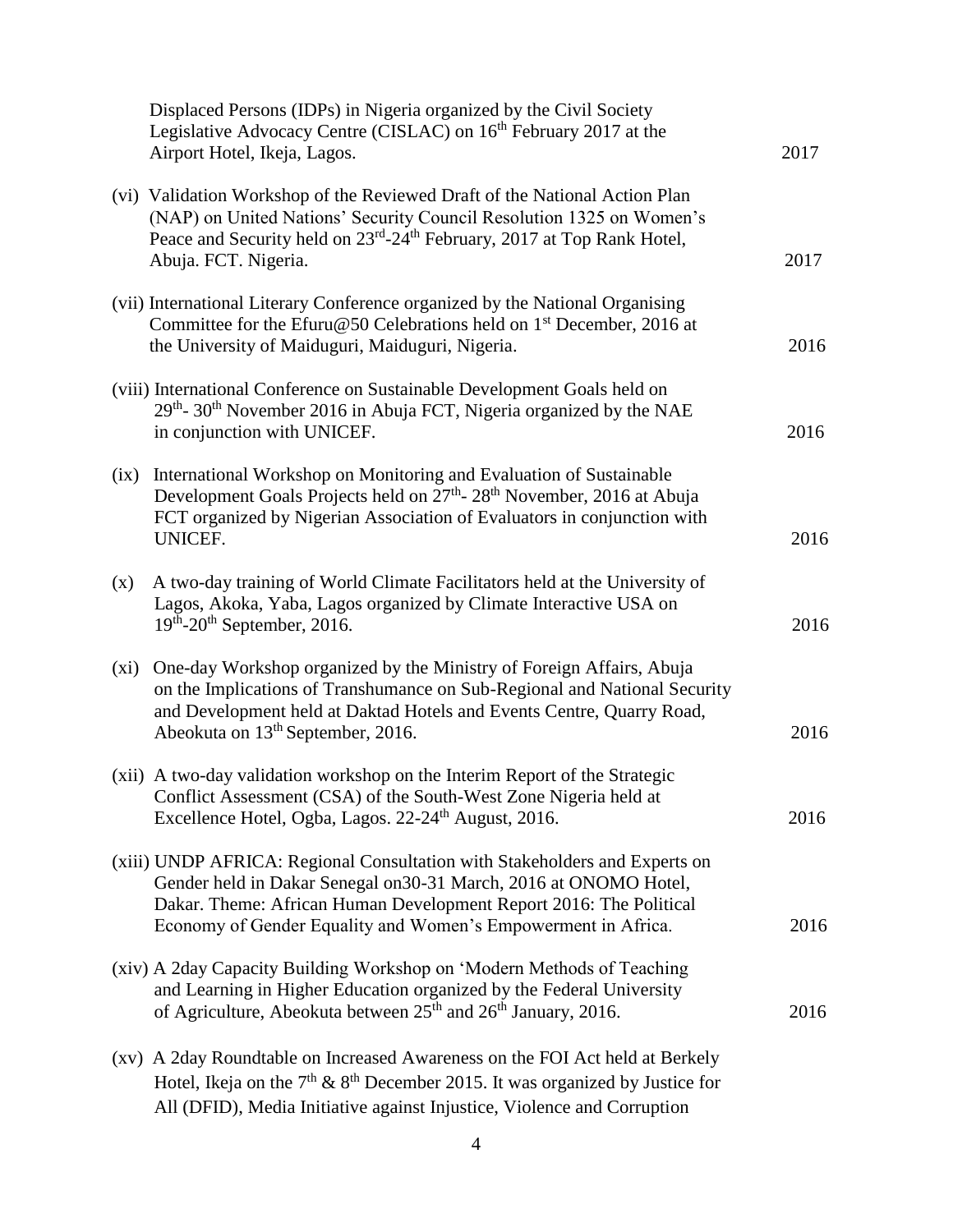|                          | (MINOVIC) and Freedom of Information Coalition, Nigeria (FOICN).                                                                                                                                                                                                                                                                                                        | 2015 |
|--------------------------|-------------------------------------------------------------------------------------------------------------------------------------------------------------------------------------------------------------------------------------------------------------------------------------------------------------------------------------------------------------------------|------|
|                          | (xvi) A 3day Strategic Planning Meeting organized for the Board of Governors<br>of the Freedom of Information Coalition at the UNDP House, Asokoro,<br>Abuja between $27th$ and $30th$ September, 2015.                                                                                                                                                                 | 2015 |
|                          | (xvii) The $9th$ International Conference & General Assembly of the Society for<br>Peace Studies and Practice (SPSP) held at the University of Ibadan on<br>Tuesday 10 <sup>th</sup> through Thursday 12 <sup>th</sup> August 2015. Theme: Rethinking<br>Post-Election Peacebuilding in Africa.                                                                         | 2015 |
|                          | (xviii) Town Hall Meeting with the Youth towards Violence-Free Elections<br>in the South-West Nigeria, Nigeria (Ogun-West Senatorial District)<br>organised by the Justice, Development and Peace Commission with<br>funding Support from the European Union (EU) through Democratic<br>Governance for Development (DGII) on Wednesday, 4 <sup>th</sup> February, 2015. | 2015 |
| (xix)                    | Freedom of Information Act Implementers Strategic Meeting (2),<br>held on Tuesday 27th to Thursday 29 <sup>th</sup> January, 2015 at Top Rank<br>Hotel Galaxy, Abuja, Nigeria.                                                                                                                                                                                          | 2015 |
| $(\mathbf{X}\mathbf{X})$ | A two-day Stakeholders Sensitization Forum on the Proliferation<br>of Small Arms and Light Weapons in Nigeria' tagged, 'Ballot<br>without Bullets' Organised by the Presidential Committee on Small<br>Arms and Light Weapons (PRESCOM) held at the Western Sun<br>Hotel, Ede on $12th$ -13 <sup>th</sup> January, 2015.                                                | 2015 |
|                          | (xxi) Freedom of Information Act Implementers Strategic Meeting (2),<br>held on Tuesday 27th to Thursday 29 <sup>th</sup> January, 2015 at Top Rank<br>Hotel Galaxy, Abuja, Nigeria.                                                                                                                                                                                    | 2015 |
|                          | (xxii) Town Hall Meeting with the Youth towards Violence-Free Elections<br>in the South-West Nigeria, Nigeria (Ogun-West Senatorial District)<br>organized by the Justice, Development and Peace Commission with<br>funding Support from the European Union (EU) through Democratic<br>Governance for Development (DGII) on Wednesday, 4 <sup>th</sup> February, 2015.  | 2015 |
|                          | (xxiii) A one-day Sensitization Workshop on, 'The Implications of Trafficking in<br>Persons and Child Labour on Sub-Regional Integration and Human Security<br>organised by the Ministry of Foreign Affairs at the Daktad Suites and Events<br>Centre, Abeokuta, on Tuesday, 14 <sup>th</sup> October, 2014.                                                            | 2014 |
|                          | (xxiv) A Two-day Workshop for Representatives of Civil Society<br>Organizations on Using the Freedom of Information Act 2011 at Deritz<br>Hotels, GRA Ikeja, Lagos on 11 <sup>th</sup> -12 <sup>th</sup> November, 2014.                                                                                                                                                | 2014 |
| (XXV)                    | A-One-day Workshop on 'Community-Managed Early Warning System'                                                                                                                                                                                                                                                                                                          |      |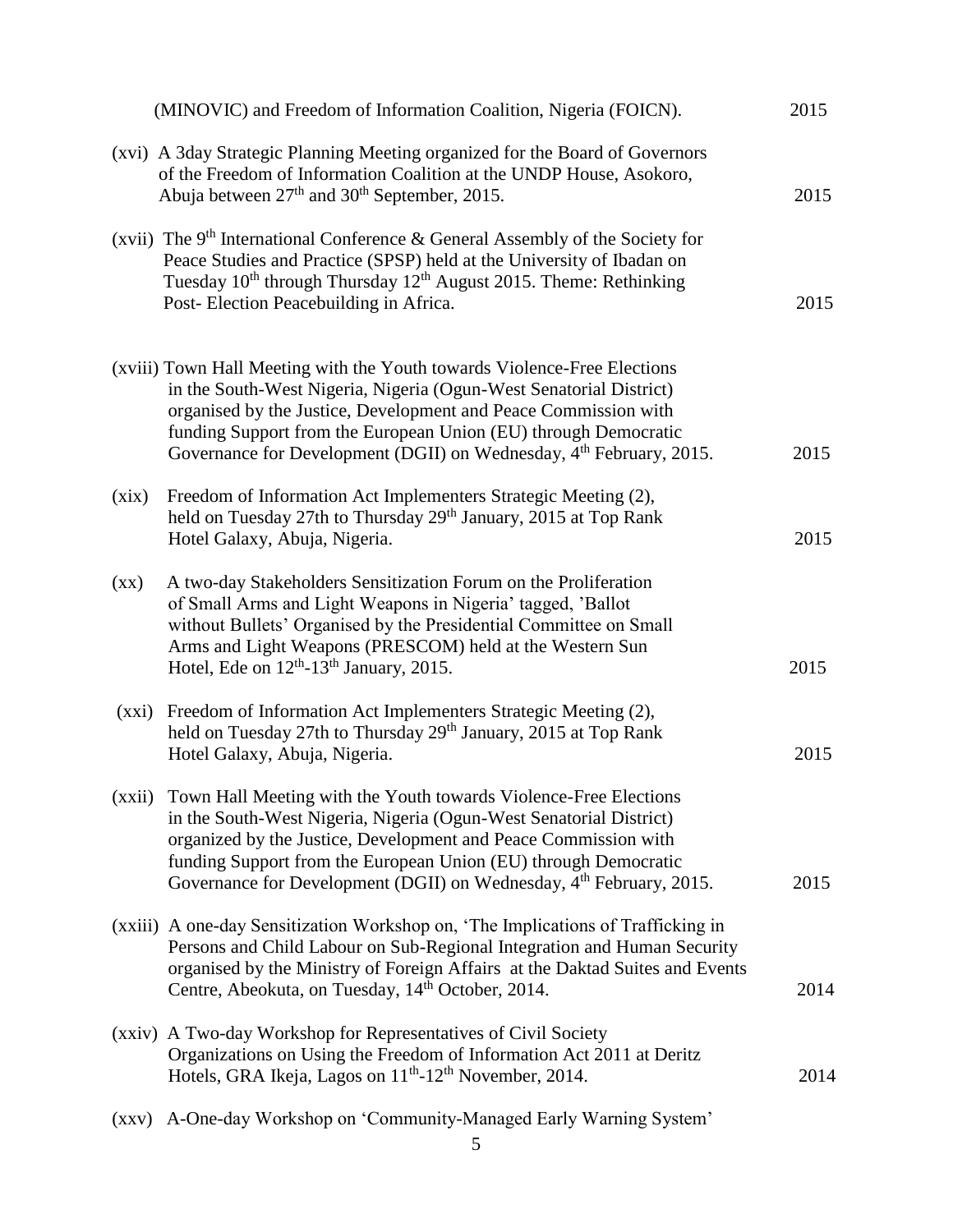|         | organized by the National Emergency Management Agency (NEMA) held<br>at NUT Hall, Abeokuta on Tuesday, 18 <sup>th</sup> November, 2014.                                                                                                                        | 2014         |
|---------|----------------------------------------------------------------------------------------------------------------------------------------------------------------------------------------------------------------------------------------------------------------|--------------|
| (xvi)   | Africa-Berlin International Conference organized by Humboldt-Universitat Zu<br>Berlin. Theme: Revolts and Change, Individual Freedom and National Security,<br>Africa in the Light of Popular Uprisings. 25 <sup>th</sup> -28 <sup>th</sup> February, 2014.    | 2014         |
| (xvii)  | Stakeholders Consultative Forum on Small Arms and Light Weapons (SALW)<br>organized by the Presidential Committee on Small Arms (PRESCOM). Theme:<br>Trends and Dynamics of Illicit SALW Proliferation in Nigeria. 2 <sup>nd</sup> -6 <sup>th</sup> June 2014. | 2014         |
|         | 06. COMMENDATIONS: NIL                                                                                                                                                                                                                                         |              |
|         | 07. MEMBERSHIP OF LEARNED SOCIETIES AND PROFESSIONAL BODIES                                                                                                                                                                                                    |              |
| (i)     | Society for Peace Studies and Practice (SPSP)<br>date                                                                                                                                                                                                          | 2005-        |
| (ii)    | West Africa Network for Peacebuilding (WANEP) Nigeria.<br>date                                                                                                                                                                                                 | 2006-        |
| (iii)   | Association of Nigerian Authors (ANA)<br>date                                                                                                                                                                                                                  | 1990-        |
| (iv)    | American Psychology Association (Div.48-Peace Psychology) USA<br>date                                                                                                                                                                                          | 2009-        |
| (v)     | Kigali Book Club, Rwanda.<br>date                                                                                                                                                                                                                              | $2011 -$     |
| (vi)    | Nigeria Evaluation Association (NEA)<br>date                                                                                                                                                                                                                   | 2013-        |
| (vii)   | Nigeria Folklore Society (NFS)<br>date                                                                                                                                                                                                                         | 1992-        |
| (viii)  | Women Action Organization (WAO)<br>date                                                                                                                                                                                                                        | 2007-        |
| (ix)    | National Association of University Women (NAUW)                                                                                                                                                                                                                | 2011-date    |
| (x)     | West Africa Action Network on Small Arms (WAANSA)                                                                                                                                                                                                              | $2012$ -date |
| $(x_i)$ | Freedom of Information Coalition of Nigeria (FOICN)                                                                                                                                                                                                            | $2014$ -date |
|         |                                                                                                                                                                                                                                                                |              |

# **08. RESEARCH INTEREST OR COMMISSIONED PROJECTS**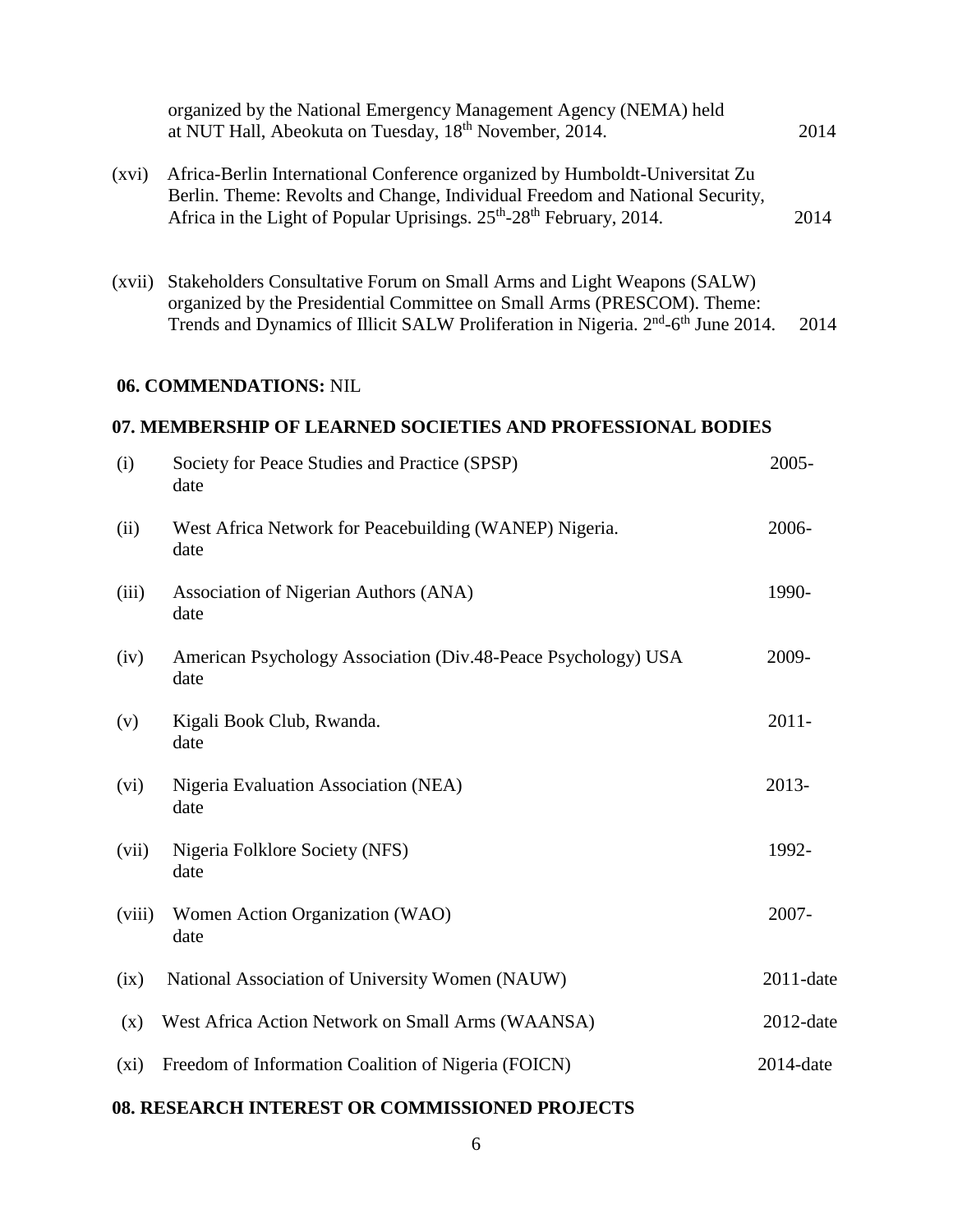## **(i) Completed Projects**

| (a) | The Gacaca Jurisdiction and the Challenges of Alternative         |              |
|-----|-------------------------------------------------------------------|--------------|
|     | Conflict Management Institution in Post-Conflict Rwanda           | 2014         |
| (b) | An Assessment of Ogun State Government 2012 Budget Performance    | 2013         |
| (c) | Ogun State Conflict Profile                                       | 2013         |
| (d) | Privatization of Violence in Ogun State                           | 2013         |
|     | (ii) Projects in Progress                                         |              |
| (a) | Human Trafficking and Child Labour in Ogun State, Nigeria.        | $2014$ -date |
| (b) | Mitigating Youth-led Violence in Nigeria through Peace Education- |              |

# a WANEP (NIGERIA) project. 2014-date

## **09. PUBLICATIONS**

#### **(i) Thesis/Dissertations**

- i. Olaifa, T. A. (2014). The Gacaca Jurisdictions and the Challenges of Alternative Conflict Management Institution in Post-Conflict Rwanda. An unpublished PhD Thesis, University of Ibadan, Nigeria.
- ii. Olaifa, T.A. (2005). Effectiveness of Alternative Dispute Resolution: A Critical Examination of the Out-of-Court Settlement as Exemplified on the Gateway Television Programme, 'Olowogbogboro'. An unpublished Msc. Dissertation submitted to University of Ibadan, Nigeria.

## **(i)Journal Articles in Print**

**\***10. **Olaifa Temitope** (2017). Capturing Subjective Elements in Conflict Monitoring and Evaluation. *Journal of Administrative Sciences.* 14(1&2). Publisher: Institute of Public Administration and Extension Services. University of Benin, Benin City. Nigeria. Date of Acceptance: 8<sup>th</sup> March, 2018.

## \*11. **Olaifa Temitope** (2017). Revisiting Morocco and Sustainable Peace in Western Sahara. *Kaduna Journal of Sociology.* 5 (5). Publisher: Department of Sociology, Kaduna State University, Kaduna. Nigeria.

\* **Olaifa Temitope** & Adekunle Damilola (2017). A Critical Overview of UN's Humanitarian Interventions and its Security Implications for African Conflicts. *African Journal of Politics and Diplomacy.*

Publisher: Centre for African American Research Studies (CAARS). University of Forte Hare, Eastern Cape. South Africa.

\*12. **Olaifa Temitope**, Bosede Sotiloye & Ima-ima Dare (2017). Management of Ethno linguistic Conflict: A comparative Analysis of Belgian and Nigerian Models. *Journal of Humanities, Social Sciences and Creative Arts.* Vol. 12 Publisher: Federal University of Agriculture, Abeokuta.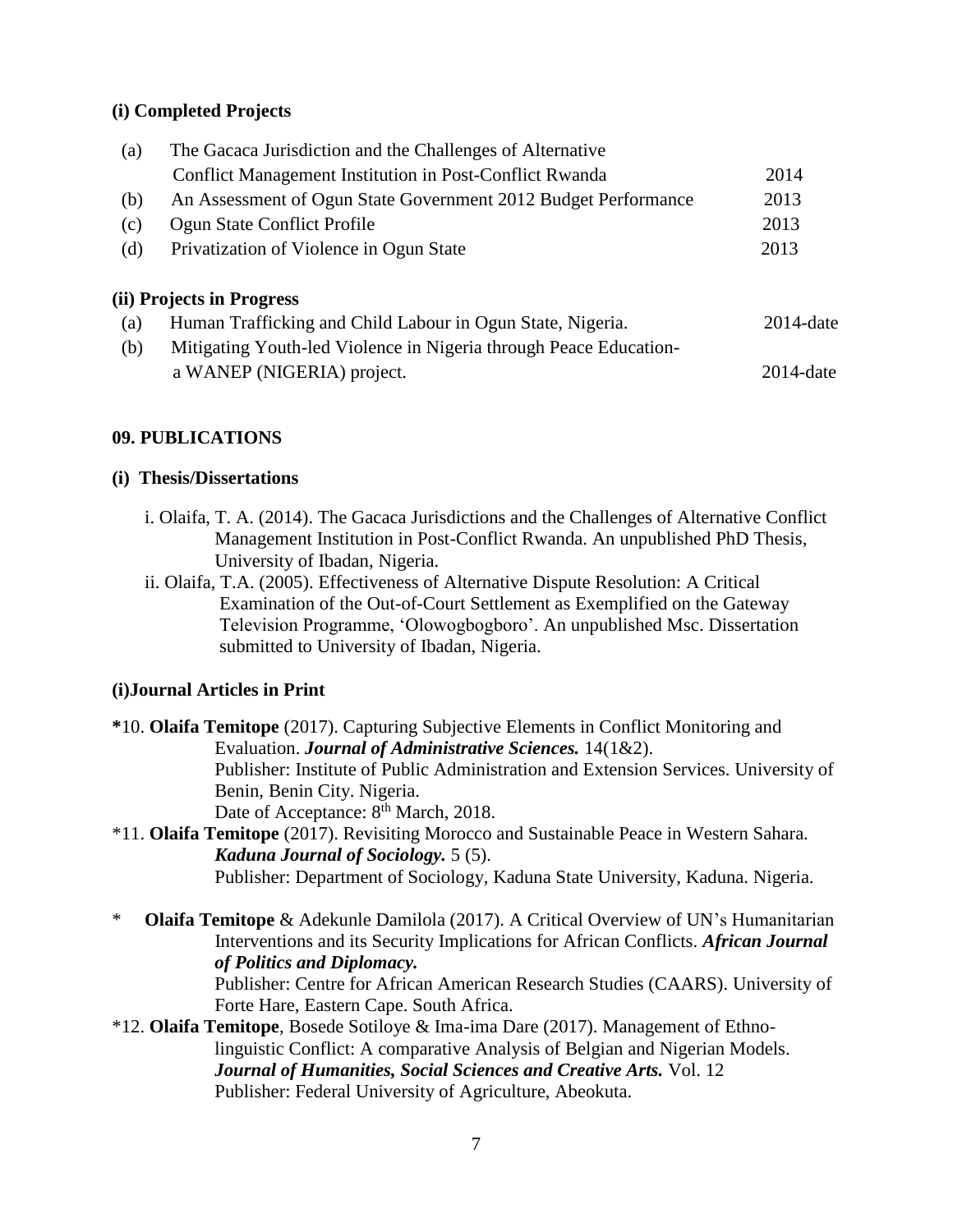**+\***1. **Olaifa, Temitope.** 2016. "The Media and the Fight against Trafficking in Persons and Child Labour in Nigeria." *Journal of Law, Policy and Globalization* 54: 81-86.

Publisher: International Institute for Science, Technology and Education . USA.

+2. **Olaifa Temitope** 2013. 'Out-of-Court Third Party Intervention in the Media: A case Study'. *Journal for Peace and Justice Studies. 23 (2):139-154.* Publisher: The Center for Peace and Justice Education, Villanova University, USA.

- +3. **Olaifa Temitope** and Danjibo Dominic 2013.'The 1994 Rwandan Crisis: Genocide or War?' *International Journal for World Peace 30 (3) 31-54.* USA. Publisher: Professors World Peace Academy*.* ISSN 0742-3640.
- +4. **Tope Olaifa** 2012: 'Corruption and Sustainable Peace in Nigeria: Equipping Youth For Reconstruction'. *International Journal for World Peace. 29 (3).* USA. Publisher: Professors World Peace Academy. ISSN 0742-3640.
- . 5. **Olaifa, T. A.** (2009) 'Elimination of Violence against Women: Hope for Peace and Sustainable Development?' *International Journal of Development Studies. 4 (1) 87-91.*  Publisher: International Research and Development Institute. Uyo.

#### **Articles Accepted for Publication**

\*8. **Olaifa Temitope** (2018). Triggers of Violence against Children in Abeokuta Metropolis of Ogun State, Nigeria. *Kaduna Journal of Political Science.* Vol. 5(1). Publisher: Department of Political Science, Kaduna State University. Date of Acceptance:  $31<sup>st</sup>$  May, 2018.

\*9. **Olaifa Temitope**, (2017). Conflict Monitoring and Security Risk Assessment of Seme Border of Nigeria and the Republic of Benin. *Journal of Humanities, Social Sciences and Creative Arts.* Vol. 12. Publisher: Federal University of Agriculture, Abeokuta. Date of Acceptance:

#### **(ii) Books**

+\*13. Olaifa Temitope 2017. Issues in Gender Discourse. Bonn.

 Publisher: Lambert Academic Publishers. Available online [https://www.ebay.de/p/Issues-in-Gender-Discourse-von-Temitope-Olaifa-2017-](https://www.ebay.de/p/Issues-in-Gender-Discourse-von-Temitope-Olaifa-2017-%20%20%20%20%20%20%20%20%20%20%20%20%20%20%20%20%20%20%20%20%20%20%20%20%20Taschenbuch/241808093?iid=312096609885&_trksid=p2047675.m4096.l9055) 

- [Taschenbuch/241808093?iid=312096609885&\\_trksid=p2047675.m4096.l9055](https://www.ebay.de/p/Issues-in-Gender-Discourse-von-Temitope-Olaifa-2017-%20%20%20%20%20%20%20%20%20%20%20%20%20%20%20%20%20%20%20%20%20%20%20%20%20Taschenbuch/241808093?iid=312096609885&_trksid=p2047675.m4096.l9055)
- \*14. Onifade, Adenike, **Olaifa Temitope**, Odozor Uche and Imonhopi David 2015. *Studies in Arts and Social Sciences.* Abeokuta. Publisher: Jacob & Lydia Publishers.
- \*15. Akeredolu-ale Bola, Bodunde Helen, Sotiloye Bosede, Aduradola Remi, Adebiyi Alphonsus and **Olaifa Temitope** 2014. *Studies in English Language and Literature*. Abeokuta. Publisher: Jacob & Lydia Publishers.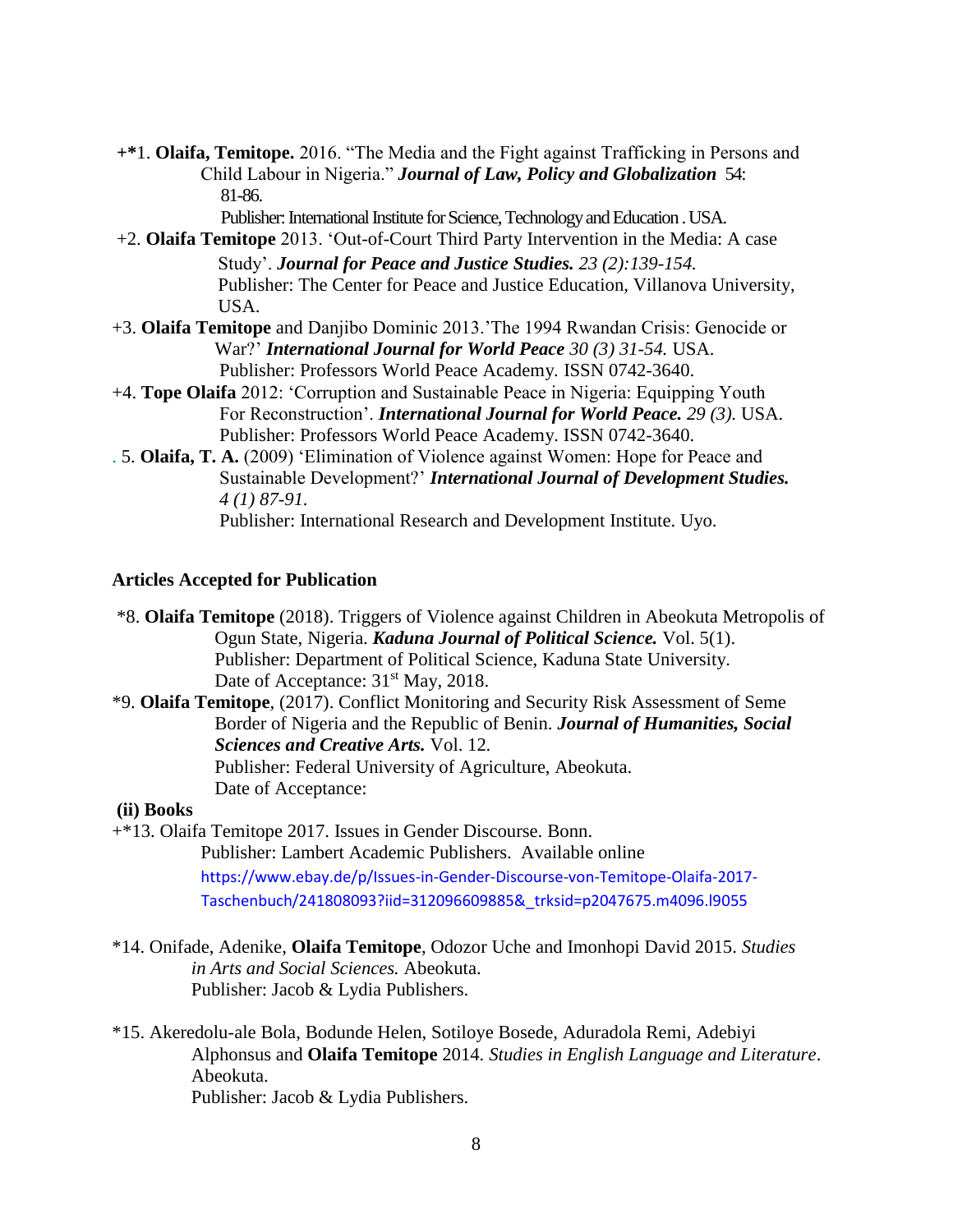#### **(iv) Chapter in a Book**

 **Olaifa, Temitope** (2019).Application of Alternative Dispute Resolution Mechanism to Property Dispute in Ilaro, Ogun State, Nigeria. In D. Imhonopi, Anthony Onwumah, Tayo George & Mercy Ozoya (eds) The Social Sciences and Sustainable Development in the 21<sup>st</sup> Century Africa.

Publisher: Department of Sociology, Covenant University. Otta. Nigeria.

\*16. **Olaifa T.A.** 2016. 'When Spouses Kill the Present and the Future' in *Gender Based* 

 *Violence in Nigeria and Beyond.* 2016 (243-256). In Albert, I.O., Omotoso, S.A. and Akeredolu, A. (eds.) Ibadan: Institute for Peace and Strategic Studies.

 **Olaifa Temitope** (2017). Re-echoing the Need for Contexualising Traditional Conflict Resolution Mechanism as a Judicial Option inin Post Conflict African States. In Nwaodu, N.O., E. O. C. Ijeoma & B.P. Wanda (eds) Regional Integration, Globalisation & Development in Africa *(ECOSOC/SADC/ECOWAS EDITION)*. Publisher: Institute of Development Assistance Management, IDAM, University of Forte Hare, Eastern Cape, South Africa.

#### **(v) Accepted Papers in Book Publication**

**+**\*17. **Olaifa Temitope** (2018) 'Public Enlightenment and Climate Change: Need for Civil Society Intervention'. In *Active Promoting of Peace: Global Perspectives on Personal Peace, Children and Adolescents and Social Justice*. Publisher: Peace Psychology Division, American Psychology Association. USA.

#### **(v) Edited Conference Proceedings**

 \*18. **Olaifa Tope (2011)** *'*A Teacher/Writer as an Asset for the Curriculum and Social Development' in Badejo, A. & Akeredolu,A. (eds) Conference Proceedings of the International Conference 2011, Faculty of Education, Lagos State University *Conference on Democratization, Good Governance and Education.*  $26^{\text{th}} - 30^{\text{th}}$  July 2011.

#### **(vi) Technical Reports**

- 19. **Olaifa, Tope A.** (2007): Contingency Plan Prepared in Respect of Odokala Gully Erosion of Ijebu-Ode and Owa River-Bank Communities' Flooding at Odogbolu Local Govt. in Ogun State. 14 pages. West Africa Network for Peacebuilding (WANEP).
- 20. Andrew Gwaivangmin and **Olaifa Tope A.** (2010): End-of-Phase Evaluation of Tekan Peace Desk, Jos Plateau State. 32 pages. Lutheran World Federation, USA.
- \*21. Awotunde, J. M., O. Oguntoke, **T. A. Olaifa,** O. T. Adenubi (2010). Report of Diagnostic Survey Conducted in Ekiti State, South-Western Nigeria. Submitted to Research and Development Centre (RESDEC), University of Agriculture, Abeokuta. Nigeria.
- 22. Olatosimi Kola, **Tope Olaifa** and Akinsanya Moji (2012) Final Report on the Third-Party Evaluation of the 2ND EISR of the World Bank Assisted FADAMA III Project in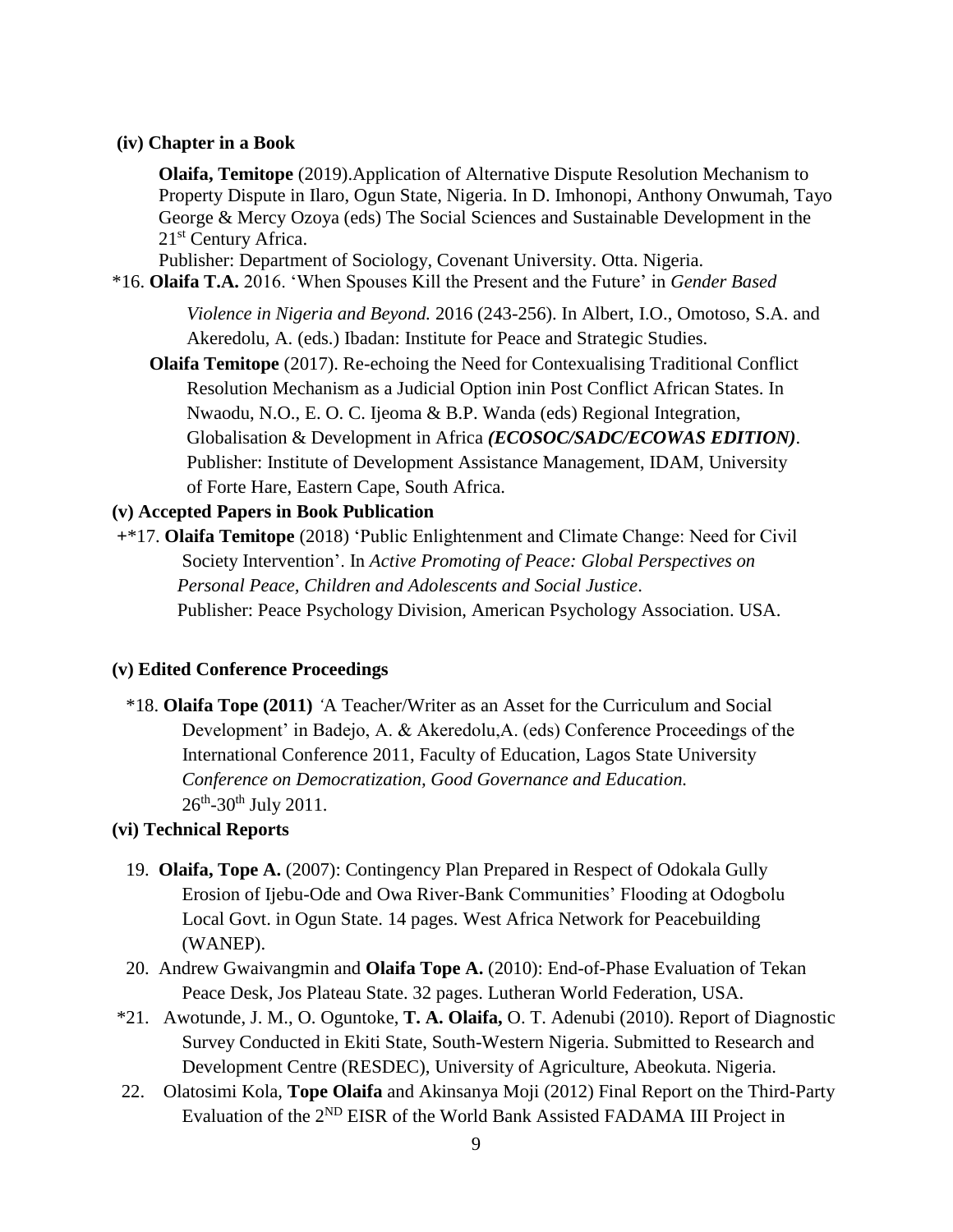Nigeria. World Bank.

- 23. Ngoyi Patrick and **Temitope Olaifa** 2013. Report of the Research Conducted on the Performance of the Ogun State Government in Budget Implementation for the years 2012 and 2013.
- +\*24. Houmey Meteteiton, Aisha Fontana Ibrahim, Odette Kabaya, Ndioro Ndiaye, Fatime Christiane N'Diaye, **Temitope Olaifa**, Bouba Qualey (2016). Africa Human Development Report 2016: Accelerating Gender Equality and Women's Empowerment in Africa.

#### **10. MAJOR CONFERENCES ATTENDED (with papers read)**

- (i). One-day seminar organized by the Ministry of Foreign Affairs, Abuja held at Daktad Hotels and Events Centre, Quarry Road, Abeokuta on 13<sup>th</sup> September, 2016. Conflict-Sensitive Reporting of Transhumance: The Media in the Contemporary Times. 2016
- (ii). UNDP Africa: Regional Consultation with Stakeholders and Experts. Theme: African Human Development Report 2016: The Political Economy of Gender Equality and Women's Empowerment in Africa. 30-31 March 2016. ONOMO Hotel, Dakar, Senegal. Title of Paper: Achieving Gender Equality and Women's Empowerment in Agenda 2030 and Agenda 2063. 2016

| $(iii)$ . | 2015 Commemoration of the United Nations Day of the Girl Child organized by<br>CPN Ogun at Iwe-Iroyin House, Abeokuta. Nigeria on Tuesday, 20 <sup>th</sup> October, 2015.                                                                                                                                                              |      |  |
|-----------|-----------------------------------------------------------------------------------------------------------------------------------------------------------------------------------------------------------------------------------------------------------------------------------------------------------------------------------------|------|--|
|           | Title of Paper: The power of the Nigerian Female Adolescent.                                                                                                                                                                                                                                                                            | 2015 |  |
|           | (iv). World Teachers' Day 2015, organised by Nigeria Union Of Teachers (NUT)<br>Ogun State on 5 <sup>th</sup> October 2015. Title of Paper: Addressing Conflict Issues<br>in Teacher Empowerment and National Stability.                                                                                                                | 2015 |  |
| $(v)$ .   | 9th International Conference & General Assembly of the Society for Peace<br>Studies and Practice (SPSP) held at the University of Ibadan on Tuesday<br>$10th$ through Thursday $12th$ August 2015. Theme: Rethinking Post-Election<br>Peacebuilding in Africa. Title of Paper: The Media and Post-Election<br>Peacebuilding in Nigeria. | 2015 |  |
| $(vi)$ .  | Workshop on Curbing Violent Extremism in Nigeria organised by the<br>African Initiative for Peace and Human Development and Association of<br>Professional Negotiators and Mediators held at Nigeria air Force Conference<br>Centre Abuja on 31 <sup>st</sup> July 2015. Title of paper:                                                | 2015 |  |
|           | (vii). A Town Hall Meeting with Youths towards Violence-Free Elections in the<br>South-West Nigeria, Nigeria (Ogun-West Senatorial District) organised by                                                                                                                                                                               |      |  |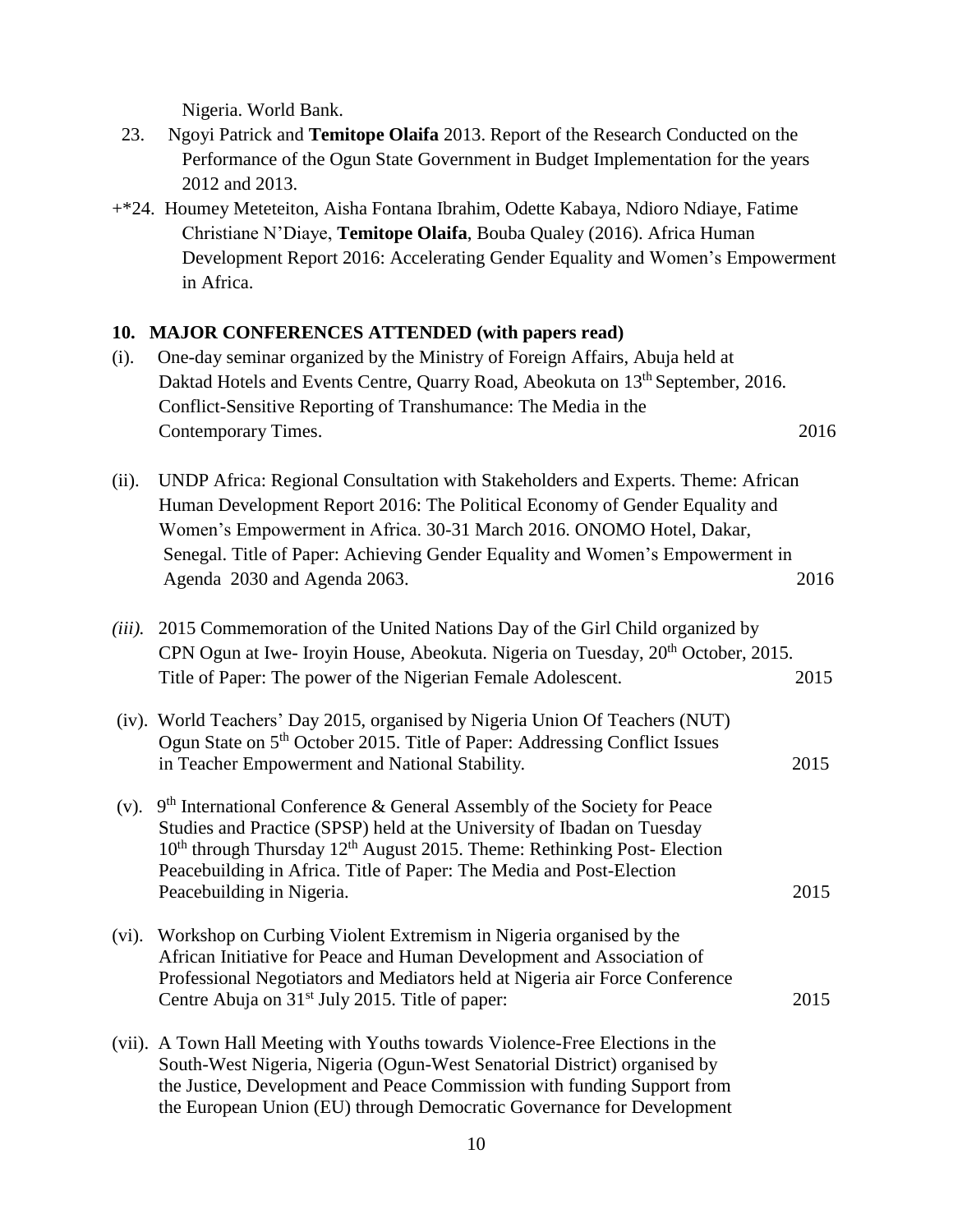(DGII) on Wednesday,  $4<sup>th</sup>$  February, 2015. 2015 (viii). A two-day Stakeholders Sensitisation Forum on the Proliferation of Small Arms and Light Weapons in Nigeria' tagged, 'Ballot without Bullets' organised by the Presidential Committee on Small Arms and Light Weapons (PRESCOM) held at the Western Sun Hotel, Ede on  $12^{th}$ -13<sup>th</sup> January, 2015. Title of Paper: The Role of Civil Society Organisations in Mobilising Stakeholders in Combating the Proliferation of Small Arms and Light Weapons Before,During and After2015 General Elections in Nigeria. 2015 (ix). Africa-Berlin International Conference held at the National Defence College, Abuja. Theme: Revolts and Change, Individual Freedom and National Security, Africa in the Light of Popular Uprisings. Date-25<sup>th</sup>-28<sup>th</sup> February, 2014. Title of Paper: Ethnic Pluralism and Reintegration in Post- Conflict Rwanda.2014  $(x)$ .  $7<sup>th</sup>$  Annual International Conference of the African Evaluation Association held in Cameroon between 3<sup>rd</sup> and 7<sup>th</sup> March, 2014. Title of Paper: Conflict Monitoring and Risk Assessment of Security at Seme Border of Nigeria and Benin Republic. 2014 (xi). A symposium on The Role of Youths in Nation Building held at the Ado-Odo Ota local Government Multi-purpose Hall, Ota in honour of the Chairman, Comrade Rotimi Rahmon on his 40<sup>th</sup> Birthday. Date: 22<sup>nd</sup> April, 2014. Title of Paper: The Role of Youths in Nation Building. 2014

# **(11) INFORMATION ON FELLOWSHIP, MASTER'S PROJECTS AND PhD THESIS SUPERVISED**

| <b>Title of Thesis</b>                                                                                                            | <b>of</b><br><b>Name</b><br>Student/<br>Matric. No. | Year<br><b>of</b><br><b>Commence</b><br>-ment | Complete<br>$d/On-$<br>going    | <b>Expected</b><br>Date of<br>Completion | <b>Supervision</b><br><b>Status</b> |
|-----------------------------------------------------------------------------------------------------------------------------------|-----------------------------------------------------|-----------------------------------------------|---------------------------------|------------------------------------------|-------------------------------------|
| Communication Strategies for<br>Mobilisation<br>Political<br>of<br>Women in Oyo State, Nigeria.                                   | Adeyemo<br>Oluwakemi<br>Adejoke                     | 2012/13                                       | Completed<br>Master's<br>Degree | 2016/17                                  | Major Super-<br>visor               |
| $\circ$ f<br>Analysis<br>Readers'<br>Perception on the Roles of<br>Cartoons in Some Nigerian<br>Newspapers.                       | Ige<br>Oluwatosin                                   | 2014/2015                                     | Ongoing<br>Master's<br>Degree   | 2016/2017                                | $Co-$<br>Supervisor                 |
| Leadership Style and Work<br>Environment<br>factors<br><b>as</b><br>Satisfaction<br>affecting Job<br>among Librarians in Academic | Ajayi<br>Temitope                                   | 2015/2016                                     | Ongoing<br>Master's<br>Degree   | 2017/2018                                | $Co-$<br>Supervisor                 |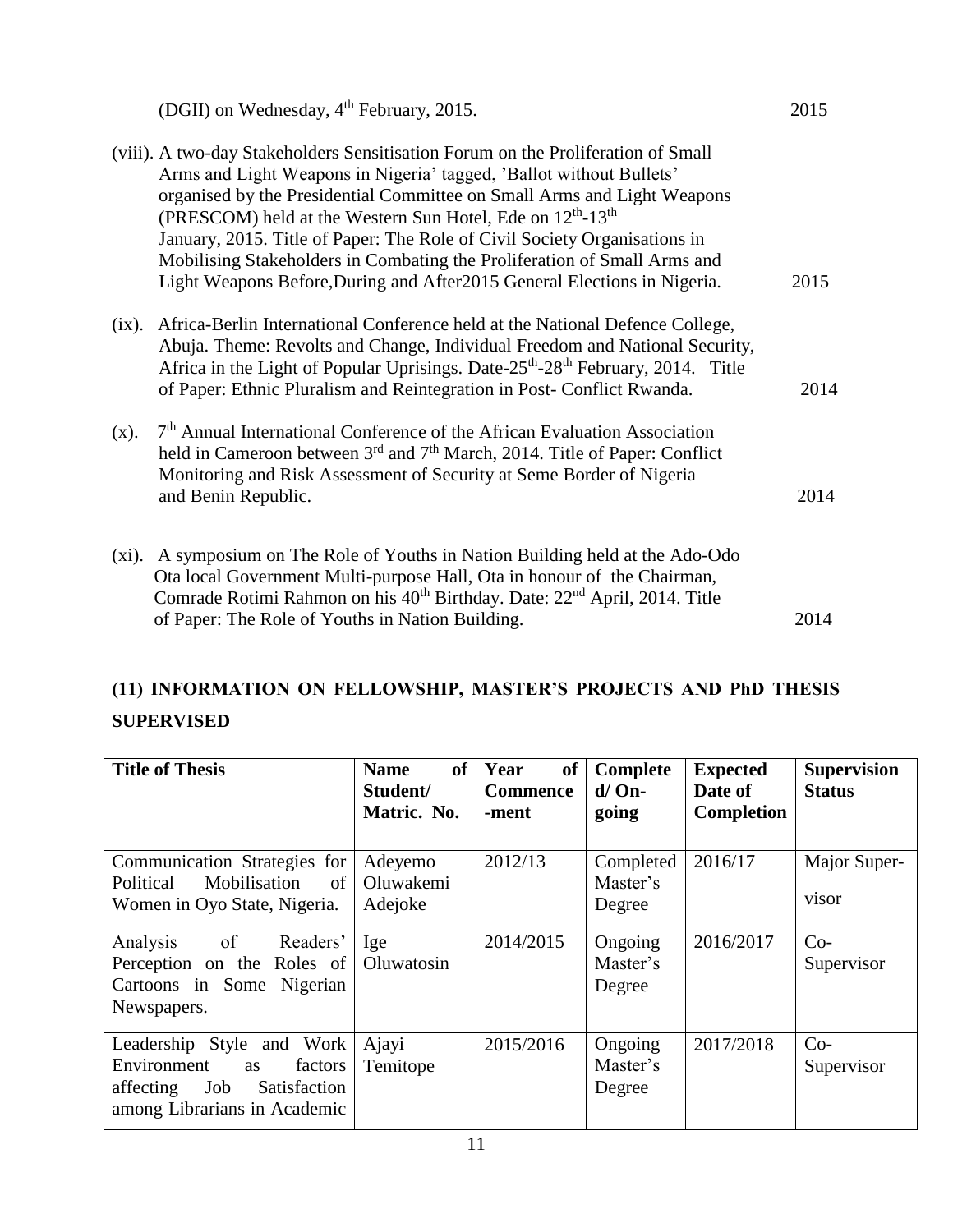| Libraries in Ogun State.                                                                                                                                                |                                |           |                               |           |                     |
|-------------------------------------------------------------------------------------------------------------------------------------------------------------------------|--------------------------------|-----------|-------------------------------|-----------|---------------------|
| The Role of Media in Youth<br>Empowerment and National<br>Security<br>South-West,<br>in<br>Nigeria.                                                                     | Ajeyet J.                      | 2015/2016 | Ongoing<br><b>MSC/PHD</b>     | 2019/2020 | $Co-$<br>Supervisor |
| Effect of the Use of Social<br>Media<br>Students'<br>on<br>in<br>Selected<br>Performance<br>Secondary Schools in Ogun<br>State.                                         | Olaniyi<br>Oluyemisi           | 2015/2016 | Ongoing                       | 2017/2018 | $Co-$<br>Supervisor |
| Immigrant Regime as a Threat<br>National<br>Security<br>and<br>to<br>Socio-Economic Development<br>in Nigeria                                                           | Olaseni<br>Adewumi<br>James    | 2016/2017 | Ongoing                       | 2017/2018 | Major<br>Supervisor |
| Incursion<br>Herdsmen<br>and<br>Socio- Economic Security in<br>South West Nigeria.                                                                                      | Lawal,<br>Olawale<br>Ibrahim   | 2016/2017 | Ongoing                       | 2017/2018 | Major<br>Supervisor |
| Industrial<br>Conflict<br>and<br>Performance<br>in<br>Employee<br>selected Government Agencies<br>of Ogun State Nigeria.                                                | Adeyinka<br>Musa-<br>Richards  | 2016/2017 | Ongoing<br>Master's<br>Degree | 2017/2018 | Major<br>Supervisor |
| Traditional<br>Conflict<br>Resolution<br>Mechanism<br>as<br>practiced in Idi Are Conflict<br>esolution<br>System of<br>Ake<br>Palace, Abeokuta. Ogun State.<br>Nigeria. | Ogundimu<br>Afolabi<br>Oladapo | 2016/2017 | Ongoing<br>Master's<br>Degree | 2017/2018 | $Co-$<br>Supervisor |

# **(12) EXTRA CURRICULAR ACTIVITIES**

Reading, Writing, Speech-making and Community Service

# **(13). REFEREES**

Professor Olawale Albert, Institute of African Studies, University of Ibadan, Ibadan. Nigeria. [ioalbert2004@yahoo.com](mailto:ioalbert2004@yahoo.com) +234-8033834639